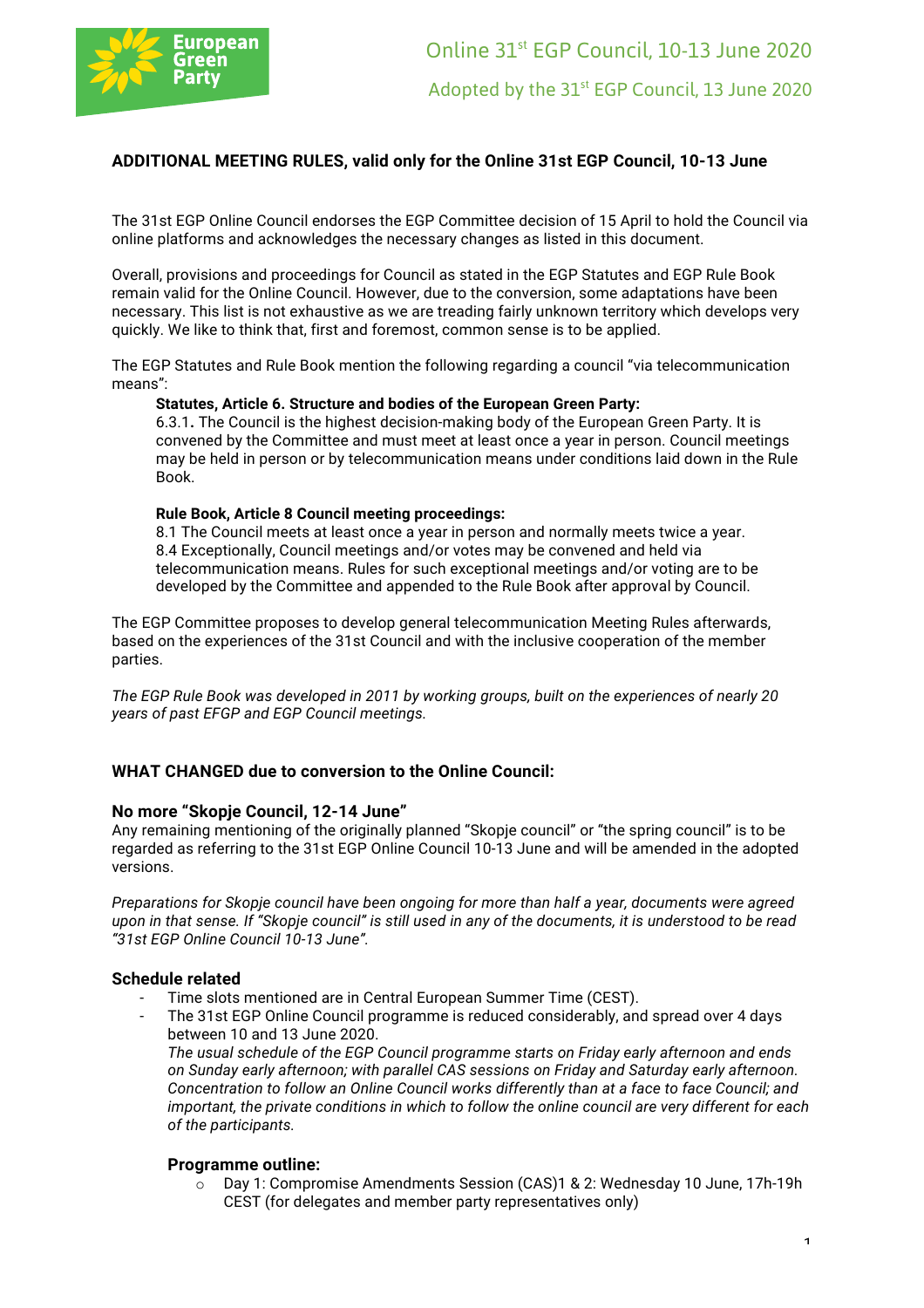

o Day 2: CAS 3 & 4: Thursday 11 June, 17h-19h CEST (for delegates and member party representatives only)

*As usual, delegates will be informed about the exact number of CAS sessions which can be determined once we know the number of tabled amendments (deadline 4 June) and tabled emergency resolutions (deadline 11 June).*

- $\circ$  Day 3: Thematic, public program, Friday, 12 June, between 14h and 20h, Followed by a concert! (open to the public)
- o Day 4: Statutory issues reports/elections/voting session (for delegates and member party representatives only)

*Thematic content plenaries and voting business plenaries are scheduled separately to allow the manageing of secure access to the platforms for its relevant public: voting delegates, further member party observers and open to the public (live streaming)* 

https://europeangreens.eu/onlinespring2020/programme

### **Used online platforms – your data**

- Conferencing platform: SpotMe Launch Interactions // data for the event will be stored on servers in Germany
- Amendments platform: Motion Antragsgrün // server located in Germany
- Voting platform: Beernink solutions AVA Voting // server located in the Netherlands The electronic voting system used at the face to face Councils for the past 7,5 years was adapted for online use (more details below). A secure login and password will be provided to only grant delegates access to the platform.

The access to the Online Council will go through the usual registration on the EGP Council website. For more details about this procedure and the relevant providers, go to 'Online Council and your data'. For more information please also read our privacy policy.

**Online testing meetings** with the delegates, and other registered participants, will be organised ahead of the Council to practice the use of the platform(s). Several test meetings are planned in week 1 - 5 June, with different time slots. All delegates and registered participants are expected to attend minimum one of them.

### **Elections and Membership Application**:

In addition to the usual proceedings, the candidates and the application party have been asked to provide a video presentation. Other ways of promoting material and moments will be ensured.

*Elections of the open positions in FAB and Conciliation Panel, and URA's membership application will be handled in extraordinary conditions, without the usual possibilities for EGP delegates to interact in person with candidates and URA representatives during the Council. The same applies for the candidates for the election of the remaining open positions in FAB and Conciliation Panel.*

### **Access and Secure Voting**

Bert Beernink, with whom EGP has been working for the electronic voting at the EGP Councils since November 2012, has developed a secure platform with AVA voting, which provides:

- The server where the session takes place and where the vote takes place is secured with SSL (https connection)

- When logging in (with email address and password) the password is sent encrypted to the server via SHA-512

- Per account, you can only log in on 1 device (laptop, mobile, tablet) at the same time

- When you log in, a session ID is generated that can be used to confirm all delegations have cast their votes.